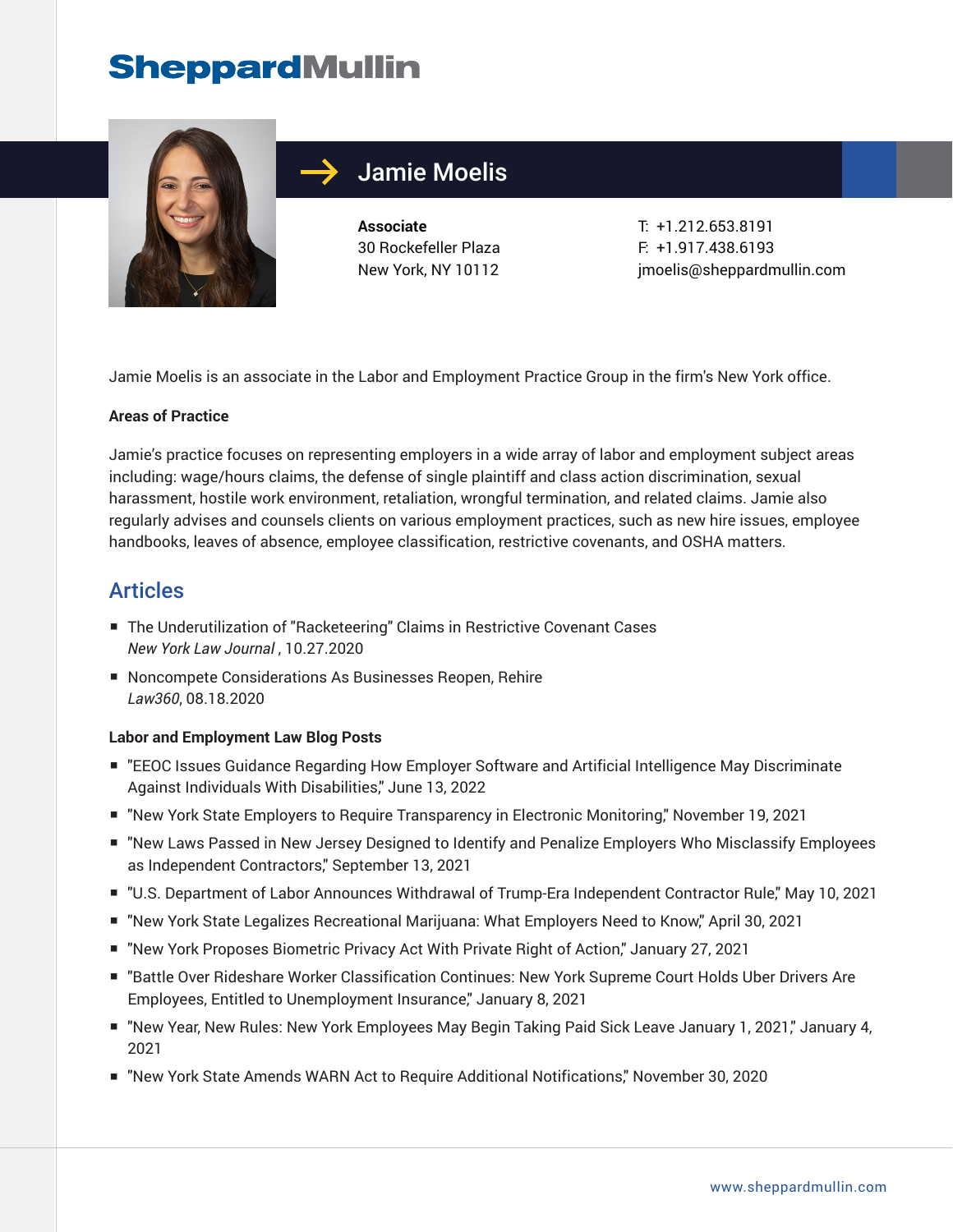# **SheppardMullin**

- "New Jersey Governor Murphy Orders New COVID-19 Workplace Protocols," November 9, 2020
- "Pregnancy Workers Fairness Act Heads to the Senate," October 28, 2020
- "New York State Releases First Guidance on New Paid Sick Leave Law," October 23, 2020
- "Reminder: Accrual Requirements Under New York State's New Paid Sick Leave Law Effective September 30, 2020," September 30, 2020
- "Independent Contractor v. Employee: DOL Releases Proposed Rule Clarifying Test for Classification of Workers," September 30, 2020
- "DOL Revises FFCRA Regulations in Light of New York Federal Court Decision," September 21, 2020
- "New York Federal Court Vacates Several Portions of DOL Regulations Regarding FFCRA Leave," August 12, 2020
- "1st Circ. Holds Non-Compete Agreement Unenforceable Against Fired and Rehired Employee," July 27, 2020
- "U.S. Supreme Court Backs Broad Interpretation of the "Ministerial Exception," Shielding Religious Employers From Employment Discrimination Claims," July 10, 2020
- "New York's First Department Appellate Division Highlights the Stringent Requirements for Reasonably Accommodating Individuals with Disabilities Under New York City Human Rights Law," July 1, 2020
- "New Jersey Department of Labor Releases Posters for Employers to Utilize to Satisfy Employee Misclassification Posting Requirements," June 9, 2020
- "Drastic Changes Coming to U.S. Offices as the CDC Recommends An Office Makeover," June 2, 2020
- "New York State Passes Guaranteed Sick Leave for Working New Yorkers Beyond COVID-19," April 7, 2020
- "New Jersey Governor Murphy Announces Statewide Stay At Home Order, Closure of All Non-Essential Retail Businesses," March 23, 2020
- "New York on Pause: Governor Cuomo Orders All Non-Essential Workers to Stay Home," March 20, 2020
- "Empire State of Mind: Governor Cuomo Proposes Bill to Provide Immediate Assistance for New Yorkers Impacted by COVID-19," March 18, 2020
- "Department of Labor Issues Final Rule on Calculating the Regular Rate of Pay Under the Fair Labor Standards Act," January 2, 2020
- "Second Circuit Holds That FLSA Settlements Pursuant To An Offer of Judgment Do Not Need Court Approval," December 12, 2020
- "NYC Bans Discrimination Based on Sexual and Reproductive Health Decisions," April 24, 2019
- "New York City Council Passes Legislation Banning Marijuana Testing of Job Applicants," April 16, 2019
- "New Dos and Don'ts: New York City Bans Discrimination Based On Hairstyle," March 1, 2019
- "Transgender Discrimination Outlawed in New York," February 19, 2019

### **Practices**

Discrimination, Harassment, and Retaliation Health and Safety Regulations/OSHA